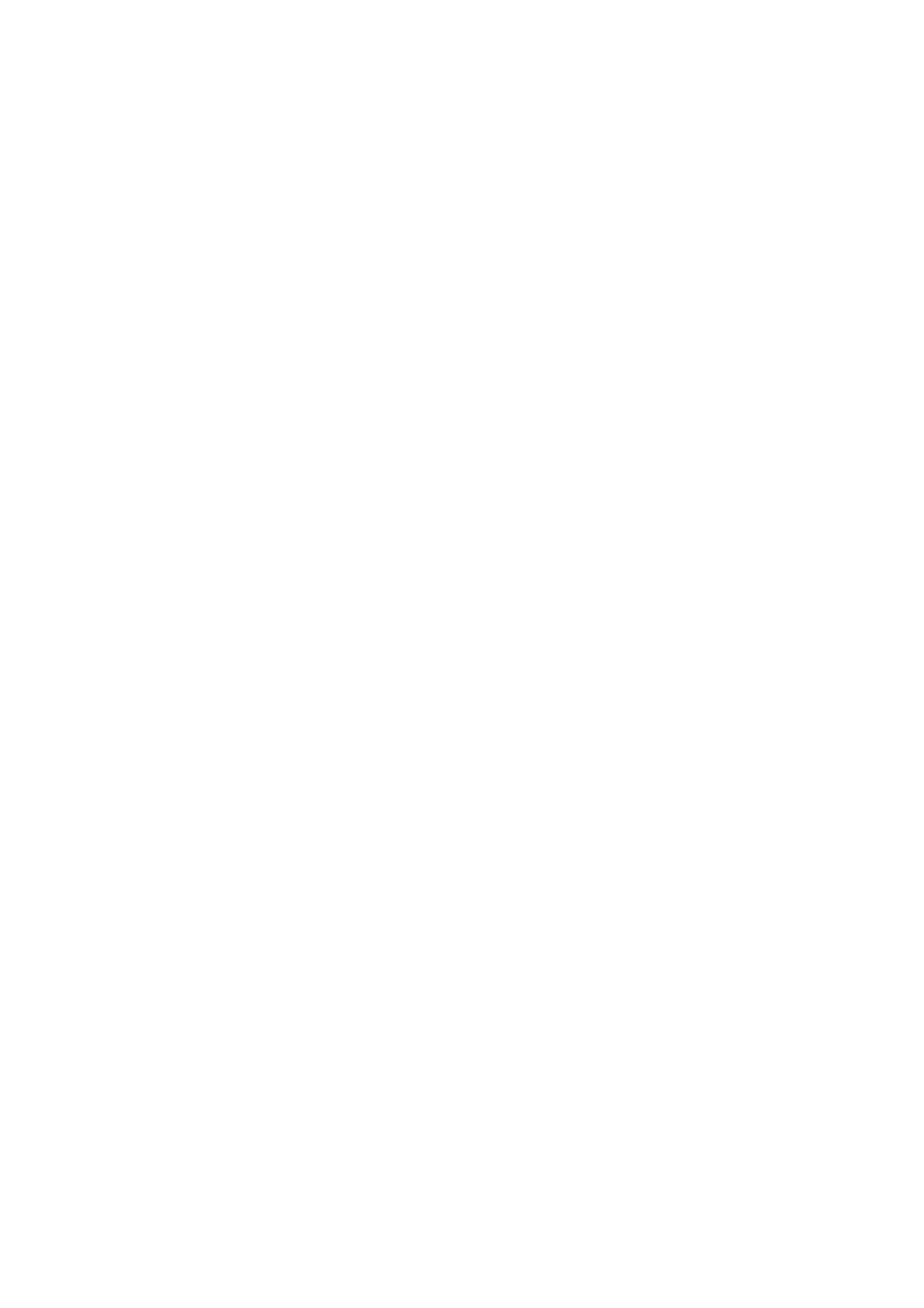# **Contents**

| 1.             |     |  |
|----------------|-----|--|
| 2.             |     |  |
|                | 21  |  |
|                | 2.2 |  |
|                |     |  |
|                |     |  |
|                |     |  |
|                |     |  |
|                |     |  |
|                |     |  |
|                |     |  |
|                | 23  |  |
|                |     |  |
| 3.             |     |  |
|                | 3.1 |  |
|                | 3.2 |  |
|                | 3.3 |  |
| $\mathbf{4}$ . |     |  |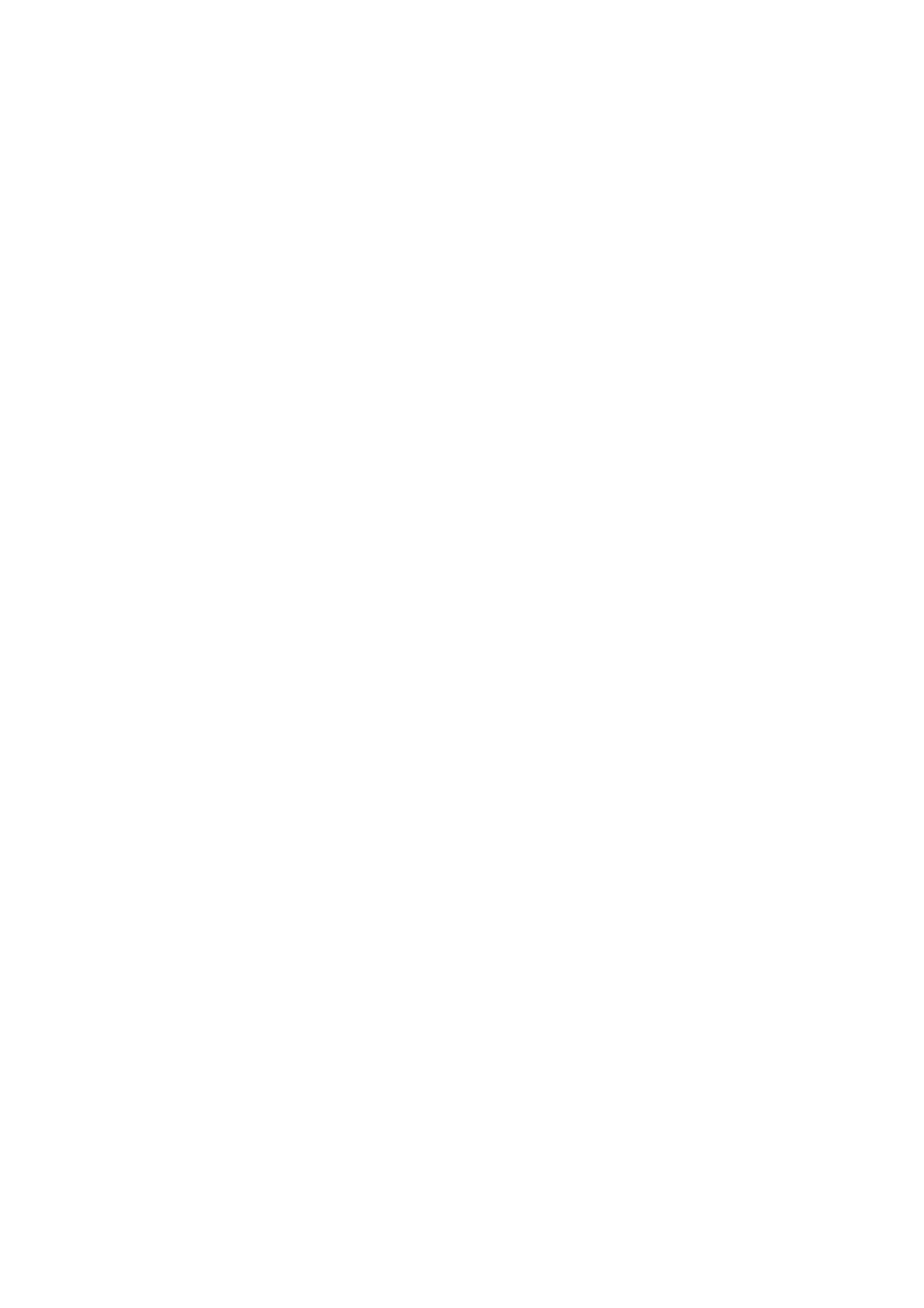### **1. INTRODUCTION**

The Vinyl Council of Australia commissioned BIS Shrapnel to examine the additional cost of building a 'typical Australian home' without using PVC products.

This was a repeat of the exercise undertaken in 2002.

PVC is the market leader in the following applications in a typical house

- **Pipes** for sewerage, stormwater, drainage waste vent (DWV)
- **Electrical** cabling and Conduit

PVC is a major competitor in the following applications

- **Guttering**
- **Downpipes**

Additional PVC usage in and around the house could be:

**Floor coverings**.

PVC does not command a large market share in Australia, as the most popular materials remain carpet, floating timber floors in its many variations, and ceramic tiles for wet areas, as well as family rooms. The use of vinyl floor covering is more prevalent in non-residential applications, but is increasing in popularity in houses.

#### **External Walls**

Vinyl cladding is used rarely in new house construction, but still captures a small share of the renovation market.

#### **Windows**

Somewhat surprisingly the market for PVC windows in Australia remains small, despite its popularity overseas.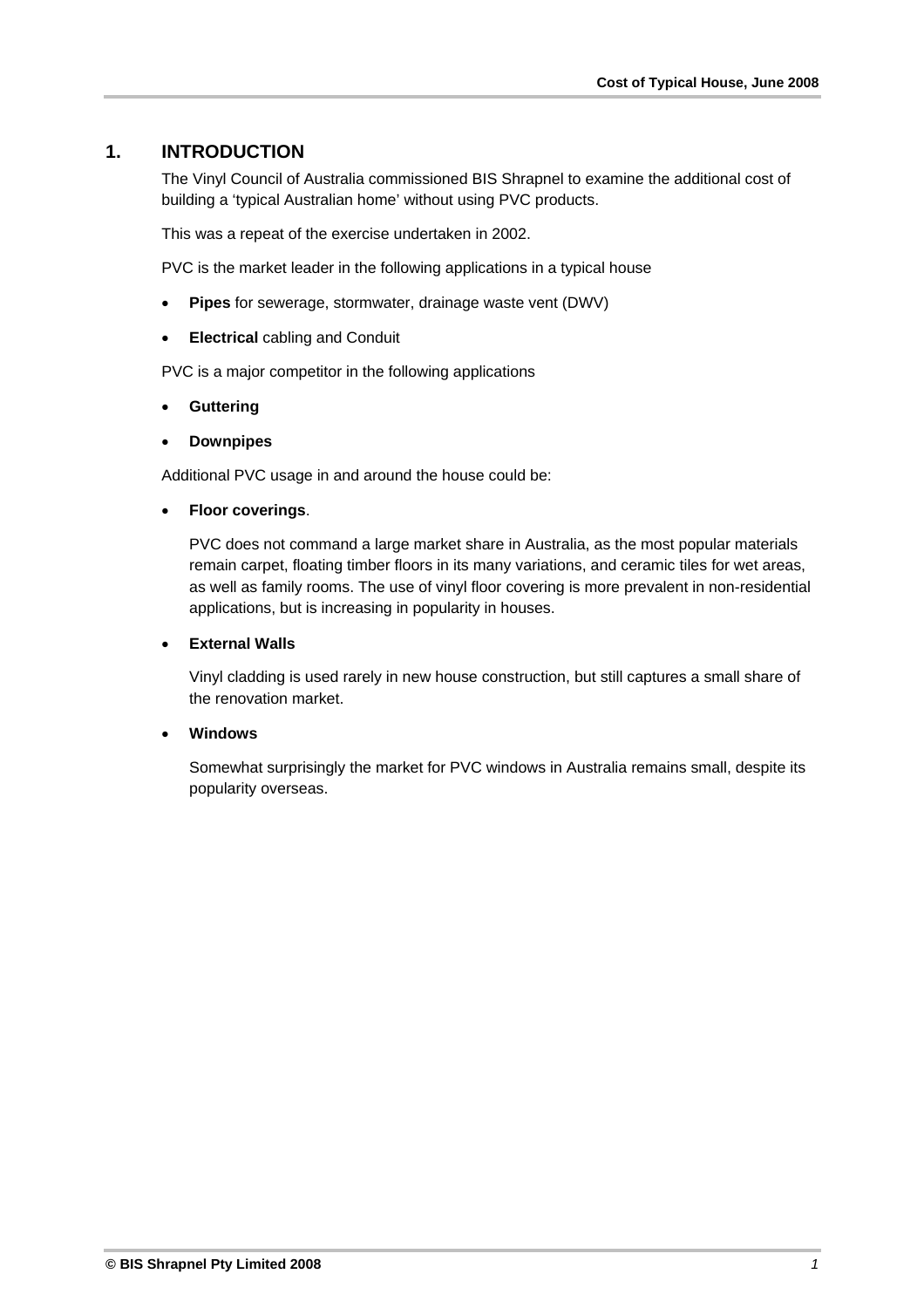# **2. METHODOLOGY**

#### **2.1 Desk Research and Builder Interviews**

To carry out this research we undertook a combination of desk research, (using existing information on such things as costs of PVC and alternatives) and interviews with builders (to confirm such things as average volumes of materials used in 'typical' houses).

This report provides estimates of costs and usage volume of materials in a 'typical Australian home'. It defines the characteristics of this home, in terms of floor area, number of storeys, number of bathrooms, length of piping, roof size, etc. characteristics.

We have provided three (3) different 'typical homes', one single storey and two double storey houses.

For each of these 3 'typical homes' we have applied five (5) different cost and material scenarios, allowing for material substitution of varying degrees.

In order to estimate the cost of a typical house, we have drawn on information from a number of different sources, to meet the reporting requirements. These include:

- Rawlinsons Australian Construction Handbook,  $26<sup>th</sup>$  edition, 2008. This is the major source of cost information for this report. This handbook outlines the cost, including labour, of a variety of materials, in each of the mainland states. While estimates of costs vary by state, we used the average of the average costs (that is, the sum of capital city costs, divided by 5) to determine the costs used in this report.
- While it is not in question that costs will vary for each individual project, using Rawlinsons Australian Construction handbook provides a point of reference and a consistency of pricing, which allows comparisons to be made with some degree of confidence.
- previous research from our series of studies *Building Materials and Fittings in Australia,*  which quantifies the market for various building materials used in houses. From this research the "most popular" materials option is derived.
- publicly available information on the cost of the various PVC and alternative products typically used in house construction.

Combining all of the above with estimates of the volume of each material used in a typical house, we have been able to show the variations in costs of using a variety of materials.

Estimates on volumes and values used in this report were also confirmed during interviews and discussions with builders (including project home builders), plumbers, contractors, architects etc.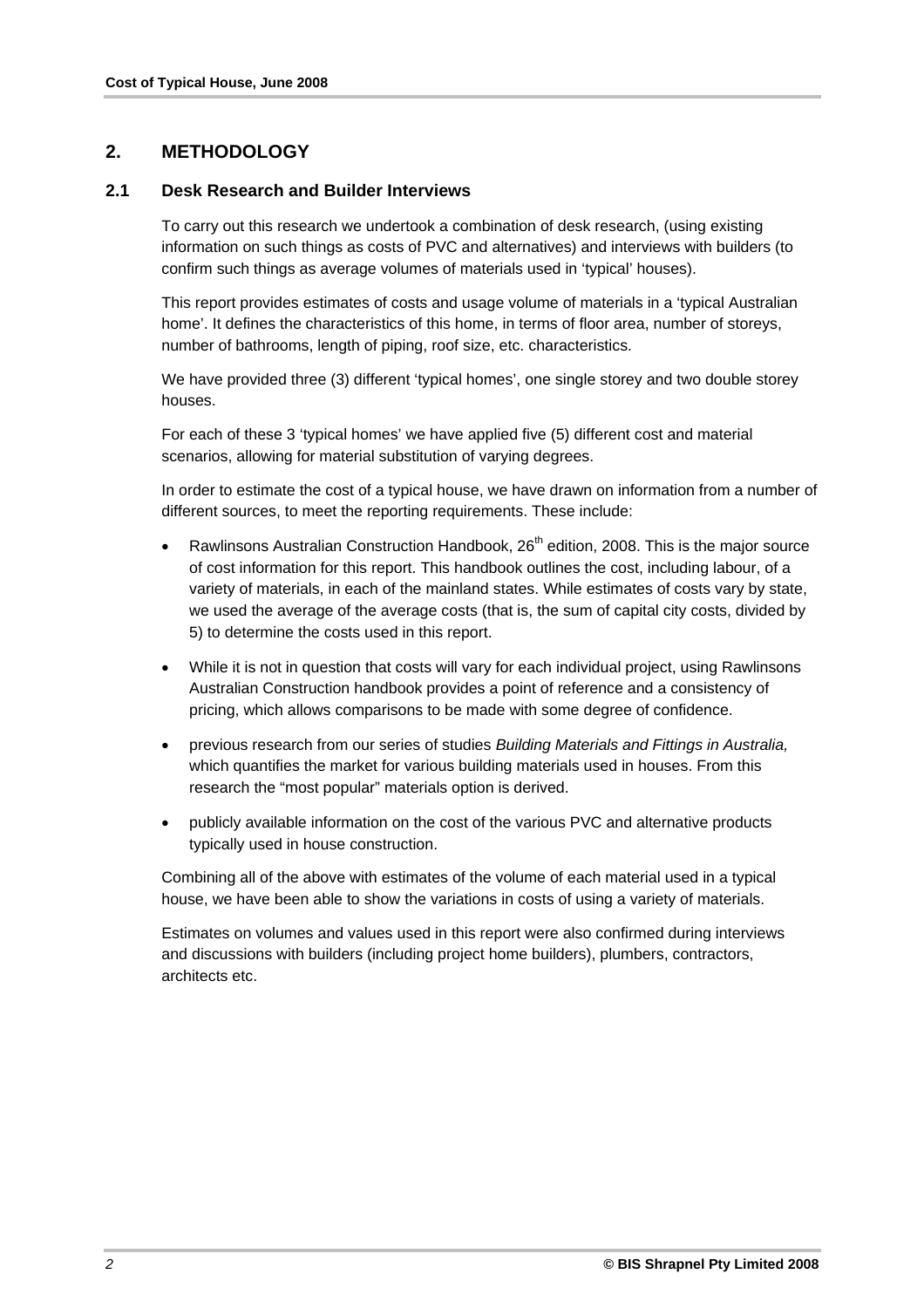#### **2.2 Typical House**

#### **2.2.1 'Constant' Building Applications**

Each of the three different 'typical' houses was assumed to have a constant set of building applications, which were assumed to be unchanged throughout the process.

The following applications were assumed to have no popular or viable PVC alternative, and were therefore assumed to be constant for each different house type.

As a result of these applications being held constant, the costs associated with each remained constant and therefore irrelevant in terms of the cost impact on each alternative material cost scenario.

| <b>Application</b>      | Most common material(s)                                                |
|-------------------------|------------------------------------------------------------------------|
| Flooring (base)         | Concrete for ground floor, timber sheet/strip<br>for upper floor       |
| Internal walls/ceilings | Plasterboard                                                           |
| Framing                 | Timber / steel                                                         |
| <b>Windows</b>          | Aluminium/timber                                                       |
| Kitchen bench/cupboard  | Laminates /timber cupboards or engineered<br>stone / granite benchtops |
| Bathroom wall           | Ceramic tiles                                                          |
| Roofing                 | Concrete tiles / steel sheet                                           |

Other factors common to each typical house were that each was set back 10 metres from the street and thus 10 metres from associated water, sewerage and electrical mains.

In addition, all costs accounted for both labour and materials.

#### **2.2.2 'Variable' Building Applications**

By assuming that the cost of those 'constant' building applications were irrelevant in terms of the impact on the final cost of the house, then the following 'variable' building applications are those which impact on the overall cost of each house.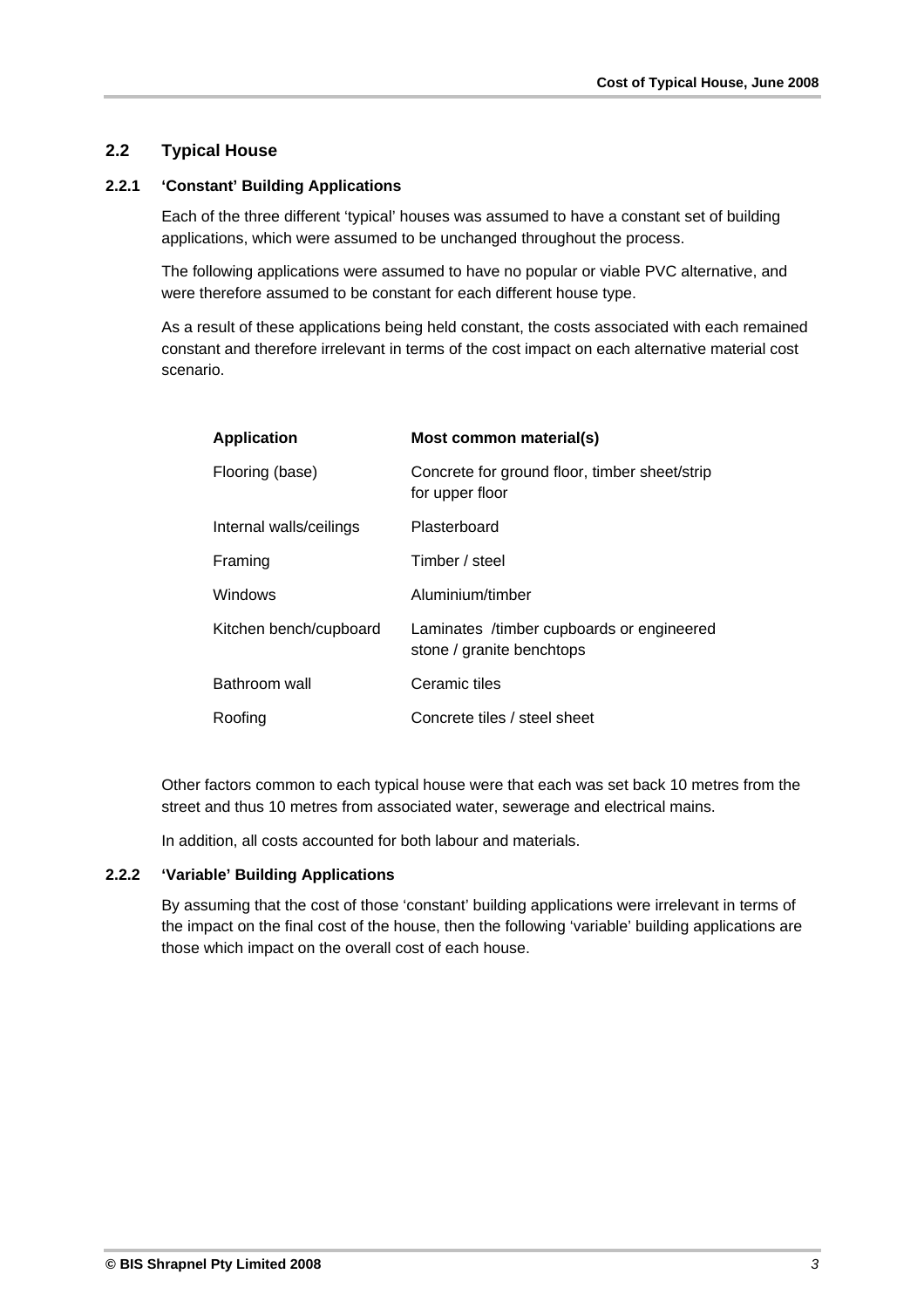#### **2.2.2.1 Pipes**

#### **Potable Water: (20mm)**

- Most common Copper
- Alternatives PVC

#### **DWV: (100mm)**

- Most common PVC
- Alternatives Polypropylene
	- Polyethylene

#### **Sewerage: (100mm)**

- Most common PVC
- Alternatives Polypropylene
	- Cast Iron

#### **Storm: (100mm)**

- Most common PVC
- Alternatives Polypropylene
	- Polyethylene

#### **Guttering, Downpipes**

- Most common Colorbond
- Alternatives PVC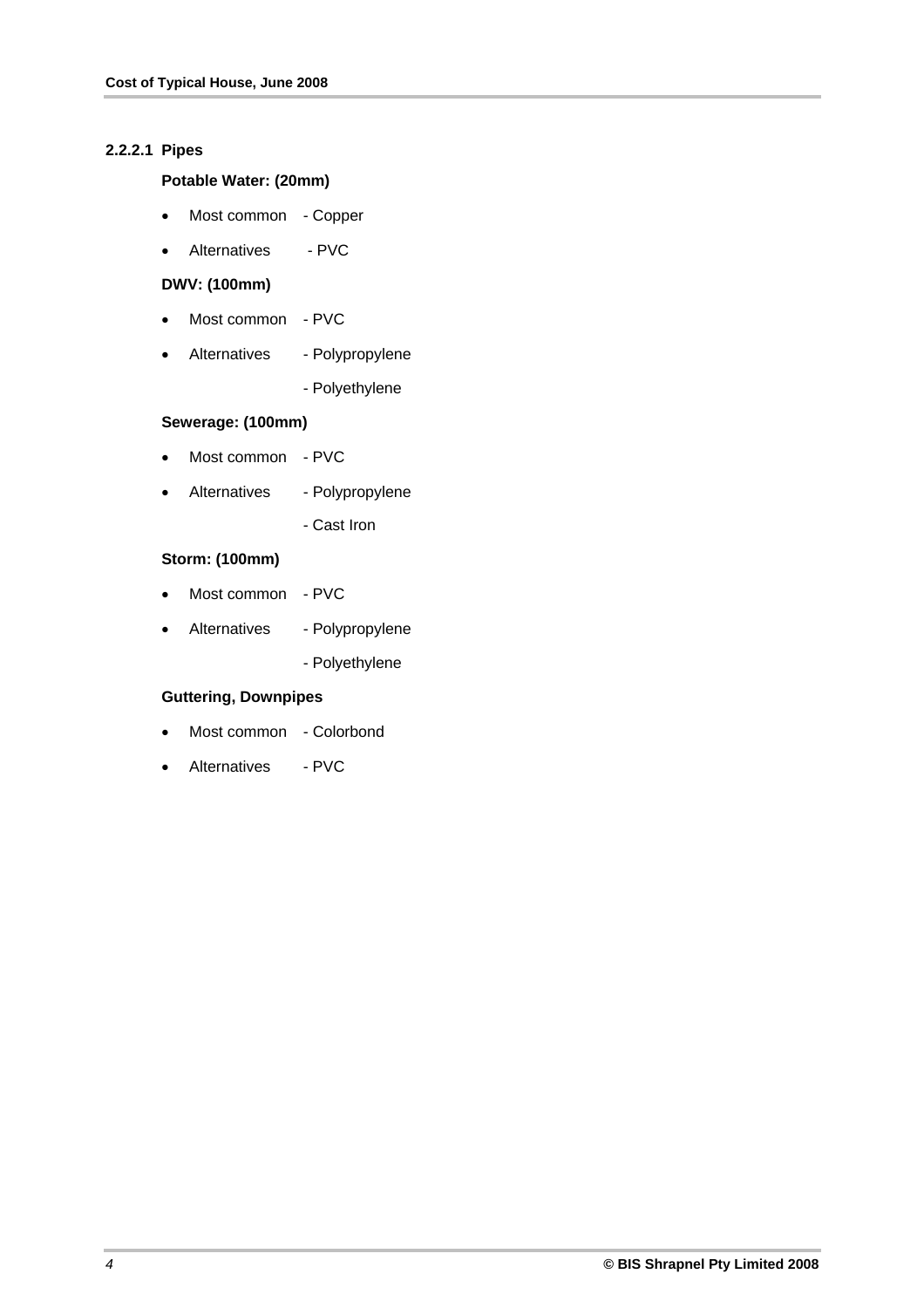#### **2.2.2.2 Electrical**

#### **Electrical Conduit**

- Most common PVC
- Alternatives Galvanised Steel

#### **Electrical** Cabling

- Most common PVC
- Alternatives Polyethylene

#### **2.2.2.3 Floor covering**

- Most common Carpet
	- Tiles (ceramic, slate etc)
- Alternatives Vinyl
	- Lino / Marmoleum

#### **2.2.2.4 External Walls**

- Most common Brick Veneer
- Alternatives Vinyl Cladding

# **2.2.2.5 Insulation**

- Most common Glasswool Batts
- Alternatives Polyester Batts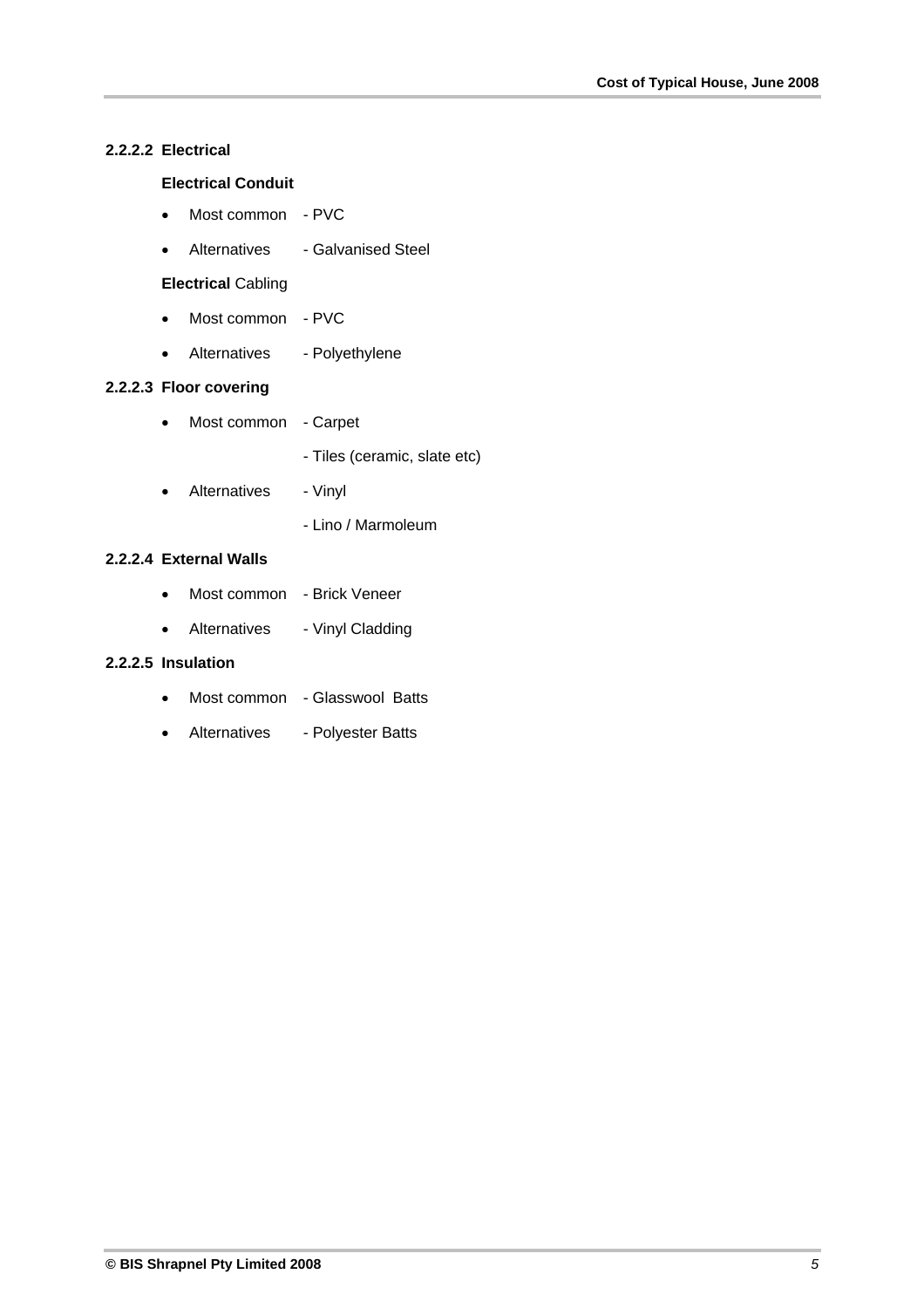#### **2.3 Quantities**

The table below outlines the quantities of each of the variable materials, based on the following assumptions for each house:

#### *House 1*

- Single Storey
- 210 square metres (21m x 10m)
- 1 Bathroom
- 1 Laundry

The configuration of House 1 is identical to House 1 in the 2002 report.

The cost of the house in 2002, using the most popular materials was \$190,000, or \$905 per square metre.

The cost of House 1 in the 2008 scenario, using the most popular materials was \$276,570, or \$1,317 per square metre, an increase of nearly 46%.

#### *House 2*

- Double storey
- 290 square metres (14.5m x 10m)
- 2.5 Bathrooms
- 1 Laundry

The configuration of House 2 is identical to House 3 in the 2002 report.

The cost of the house in 2002, using the most popular materials was \$265,000, or \$913 per square metre.

The cost of House 2 in the 2008 scenario, using the most popular materials was \$381,930, again \$1,317 per square metre, an increase of 44%.

#### *House 3*

- Double storey
- 350 square metres (12.5m x 14m)
- 3 Bathrooms
- 1 Laundry

In order to reflect the increase in average floor area of houses since 2002, House 3 in 2008, was increased to 350 square metres, and cost \$460,950 to build.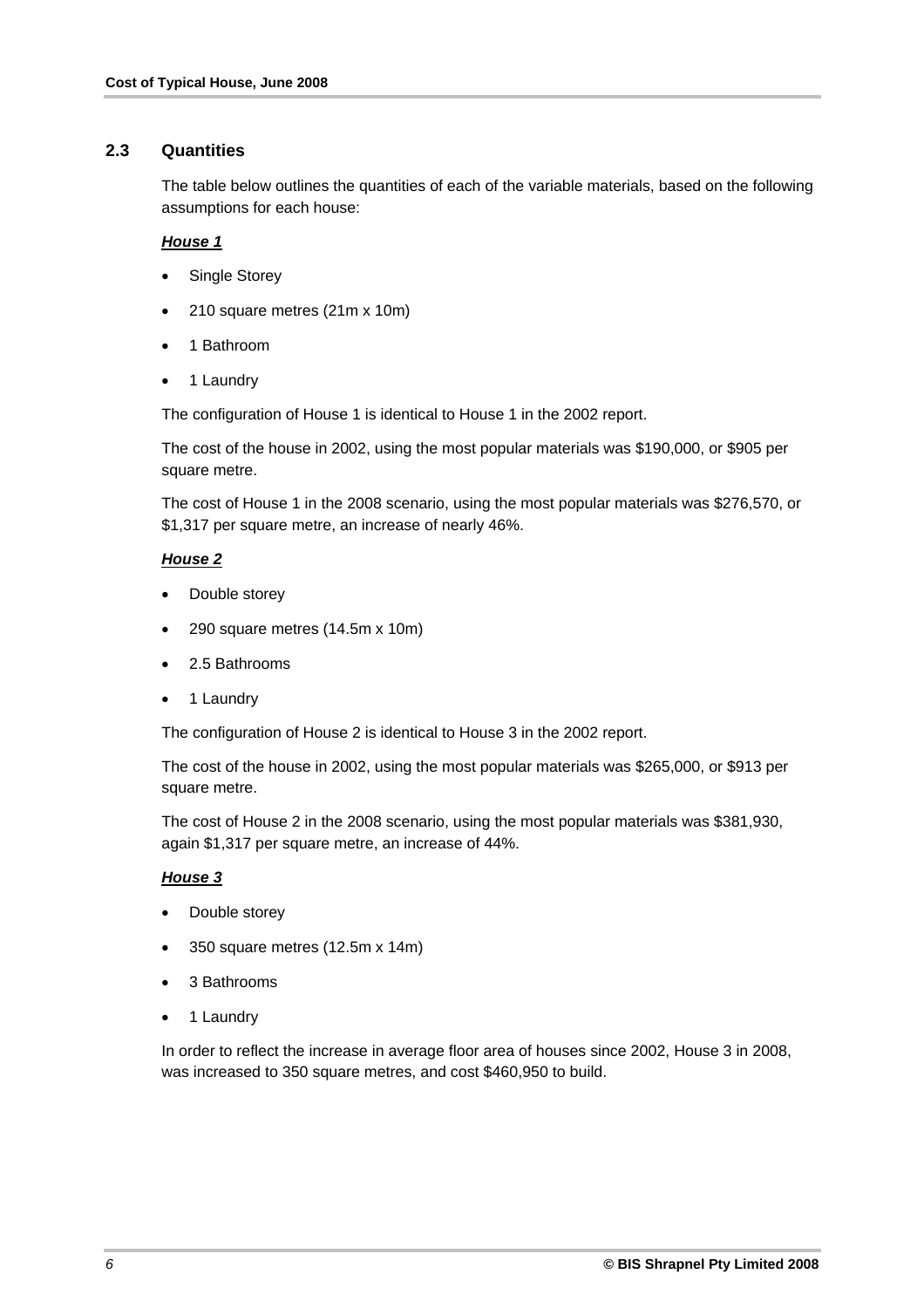|                             |                  | House 1 | House 2  | House 3 |
|-----------------------------|------------------|---------|----------|---------|
|                             | Unit             |         | Quantity |         |
| <b>Floor Coverings</b>      |                  |         |          |         |
| (Total)                     | Sq M             | 210     | 290      | 350     |
| Carpet                      | Sq M             | 140     | 200      | 240     |
| Tiles/Lino/Vinyl            | Sq M             | 70      | 90       | 110     |
| <b>External Wall (ex</b>    |                  |         |          |         |
| 15% Window)                 | Sq M             | 158     | 250      | 270     |
| <b>Insulation - Wall</b>    | Sq M             | 158     | 250      | 270     |
| <b>Insulation - Ceiling</b> | Sq M             | 210     | 145      | 175     |
| <b>Plumbing - Potable</b>   | Lineal M - 20 mm | 30      | 60       | 75      |
| <b>Plumbing - DWV</b>       | Lineal M - 100mm | 60      | 105      | 125     |
| <b>Plumbing - Sewerage</b>  | Lineal M - 100mm | 30      | 60       | 75      |
| <b>Plumbing - Storm</b>     | Lineal M - 100mm | 50      | 75       | 75      |
| <b>Guttering</b>            | Lineal M         | 62      | 49       | 53      |
| <b>Downpipes</b>            | Lineal M         | 18      | 24       | 24      |
| <b>Electrical - Cabling</b> | Lineal M         | 120     | 210      | 225     |
| <b>Electrical - Conduit</b> | Lineal M         | 120     | 210      | 225     |

A summary of the quantities assumed for each of the 3 houses is shown in the table below: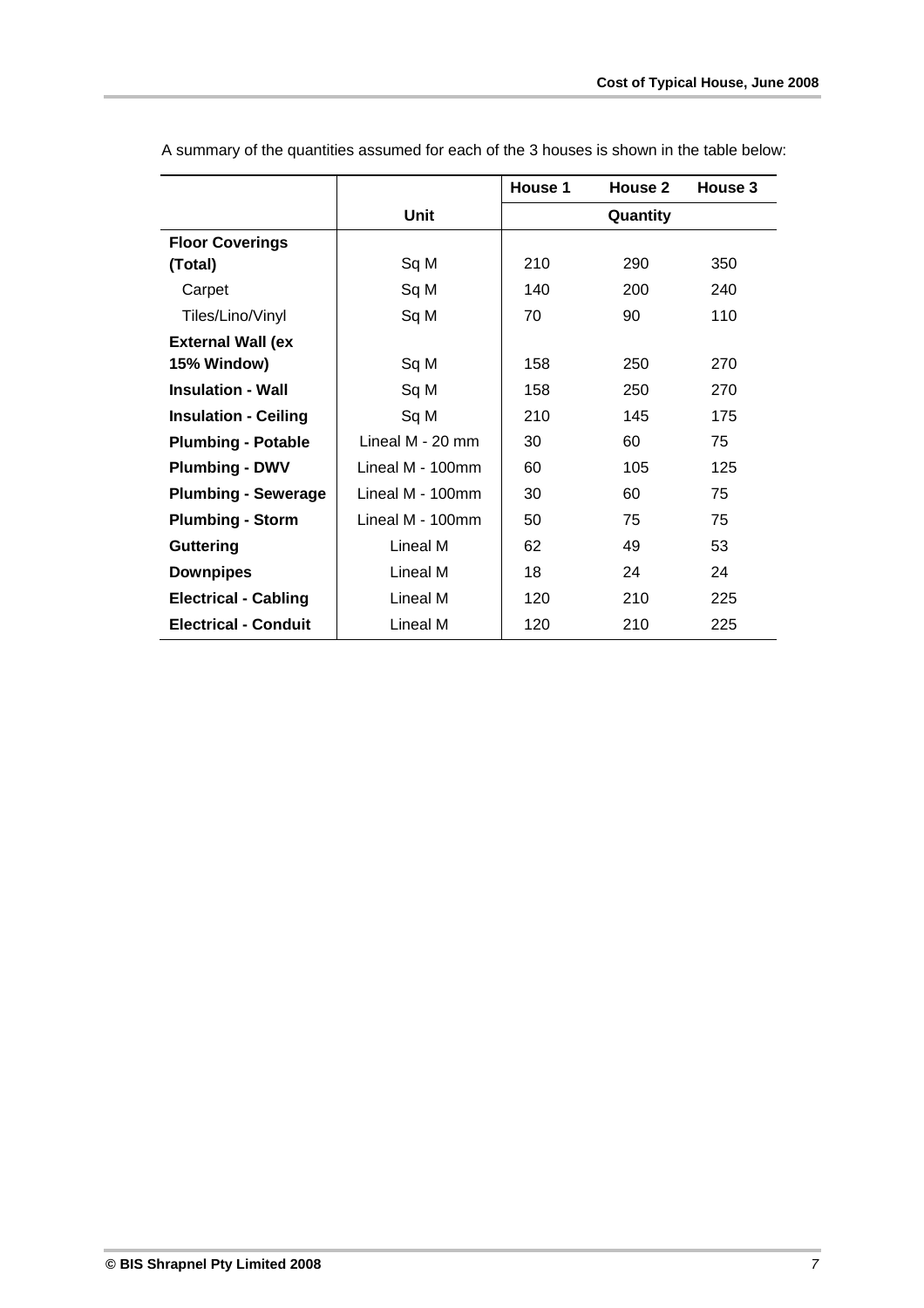#### **2.4 Cost / Material Scenarios**

For each of the three (3) 'typical' house types, five (5) cost scenarios have been presented.

These cost/materials scenarios, (a), (b), (c), (d) and (e), allowed for the use of different materials in a number of these 'variable' building applications.

The five cost / material scenarios are as follows:

- **Cost (a) Most Popular Material.** This cost scenario uses the most popular building materials for each application. The most popular materials were identified from our study "*Building Materials and Fittings in Australia, 1998 – 2001'* which sizes the market for building materials across all building sectors. These materials were confirmed with interviews with builders.
- **Cost (b) PVC Alternative**. This cost scenario replaces all non-PVC leading materials, with a PVC equivalent.
- **Cost (c) PVC Alternative, with brick veneer**. This cost scenario is as per cost (b), but reflects the fact that vinyl cladding is scarcely used, and so brick veneer has remained.
- **Cost (d) Non-PVC Alternative**. This cost scenario replaces all leading materials, with a non-PVC equivalent.
- **Cost (e) Non-PVC Alternative**. This cost scenario is another non-PVC scenario.

A summary of the materials used in each scenario is outlined in the table on the following page.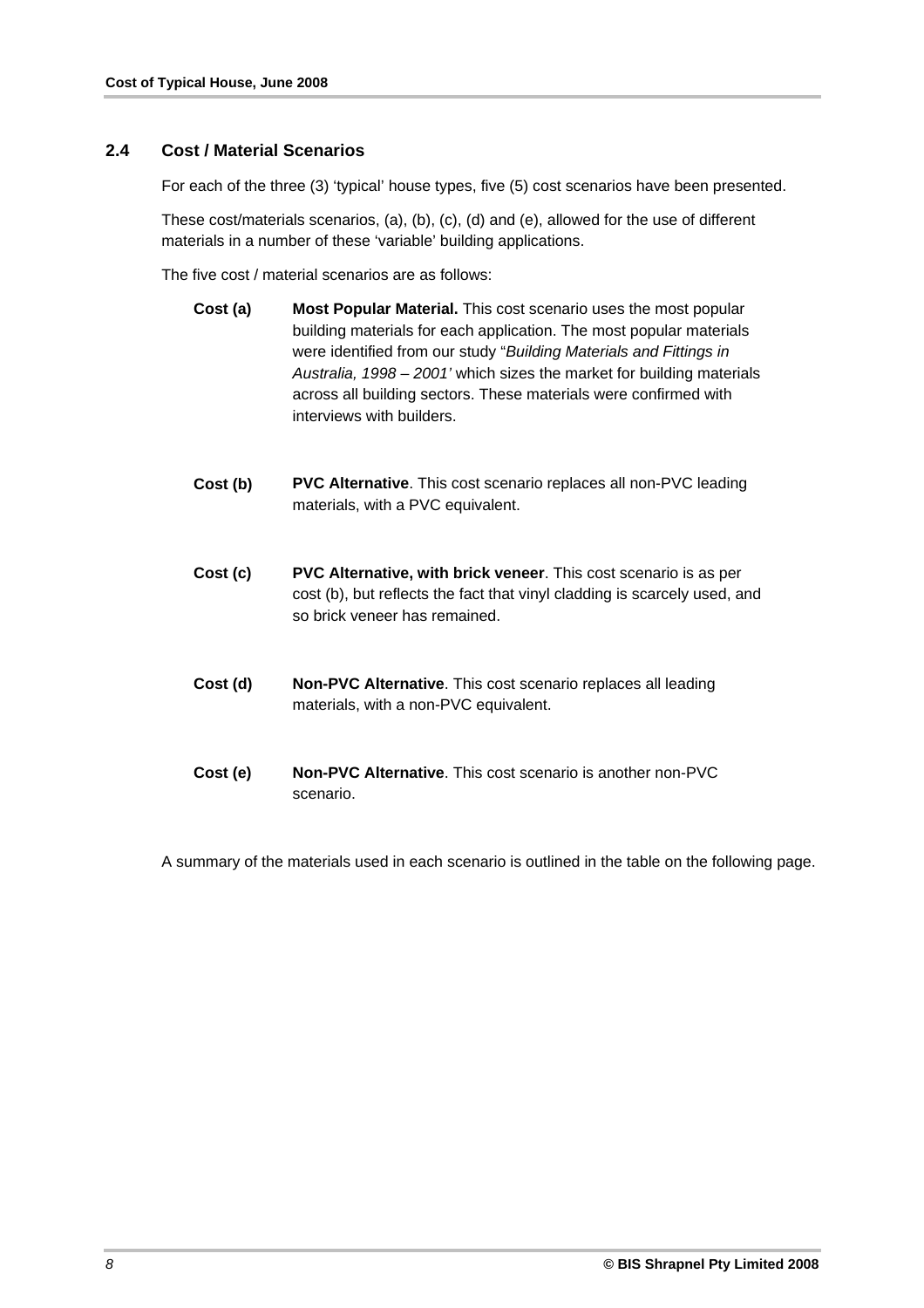|                      | a. Most Popular | b. PVC<br>Alternative              | Alternative<br>c. Non-PVC | Alternative<br>d. Non-PVC |
|----------------------|-----------------|------------------------------------|---------------------------|---------------------------|
| Floor - coverings    | Carpet          | Nil (Carpet)                       | Carpet                    | Carpet                    |
|                      | Tiles           | <b>PVC Cushion</b><br>backed vinyl | Lino                      | Tiles                     |
| External Wall        | <b>Brick</b>    | Vinyl Cladding                     | <b>Brick</b>              | <b>Brick</b>              |
| Insulation - Wall    | Glasswool Batts | Glasswool Batts                    | Glasswool Batts           | <b>Polyester Batts</b>    |
| Insulation - Ceiling | Glasswool Batts | Glasswool Batts                    | Glasswool Batts           | <b>Polyester Batts</b>    |
| Plumbing - Potable   | Copper          | <b>PVC</b>                         | Polyethylene              | Polyethylene              |
| Plumbing - DWV       | pvc             | PVC                                | Polyethylene              | Polypropylene             |
| Plumbing - Sewerage  | DVC             | PVC                                | Cast Iron                 | Polypropylene             |
| Plumbing - Storm     | pvc             | PVC                                | Cast Iron                 | Polypropylene             |
| Guttering            | Colorbond       | PVC                                | Colorbond                 | Colorbond                 |
| Downpipes            | Colorbond       | pvc                                | Colorbond                 | Colorbond                 |
| Electrical - Cabling | PVC             | PVC                                | Polyethylene              | Polyethylene              |
| Electrical - Conduit | pvc             | <b>PVC</b>                         | Galvanised Steel          | Galvanised<br>Steel       |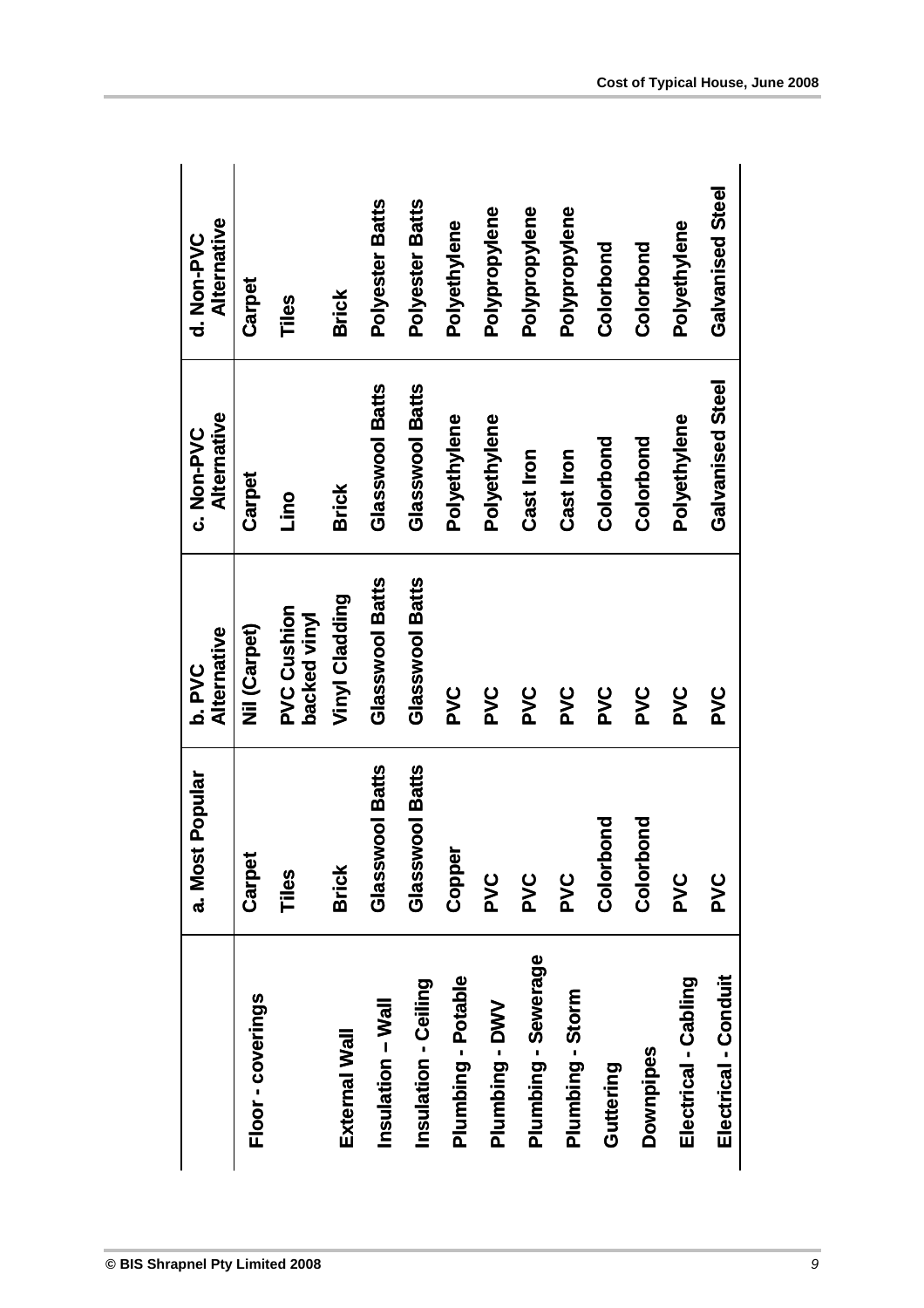# **3. RESEARCH RESULTS**

#### **3.1 House 1**

• single storey, 210 square metres

The Table on the following page shows the costs for House 1, associated with each of the 5 different cost / materials scenarios.

|                                     |           | % increase over total PVC option |
|-------------------------------------|-----------|----------------------------------|
| Cost (a) – Most Popular Materials - | \$276.570 | $4.2\%$                          |
| Cost (b) - Total PVC -              | \$265,366 | least expensive option           |
| Cost (c) – PVC with Brick Veneer -  | \$271,686 | $2.4\%$                          |

The total PVC option (b) is the least expensive option. In this option the largest savings occur in the following applications:

- External Walls replacing brick veneer with vinyl cladding
- Internal Tiling replacing ceramic floor tiles with PVC cushioned backed vinyl flooring
- Potable Water replacing copper pipe with PVC
- Guttering marginal saving by replacing Colorbond with PVC
- Downpipes replacing Colorbond with PVC

Option (c) is also less expensive than the most popular materials option (a). This option is as per the total PVC option, but acknowledges that vinyl cladding is rarely used in new houses and so brick veneer has been costed into this option.

|                                  |           | % increase over total PVC option |
|----------------------------------|-----------|----------------------------------|
| Cost (d) – Non-PVC alternative - | \$279.760 | $5.4\%$                          |
| Cost (e) – Non-PVC alternative - | \$284.426 | 7.2%                             |

In options (d) and (e) PVC was substituted by the following materials:

- External Walls brick veneer
- Internal Tiling lino / ceramic tiles flooring
- Potable Water polyethylene
- DWV polyethylene / polypropylene
- Sewer / Storm cast iron / polypropylene
- Guttering Colorbond
- Downpipes Colorbond
- Electric Cabling polyethylene
- Electric Conduit- galvanised steel

#### **Summary – House 1**

Actively seeking to minimise PVC in Options (d) and (e) increased the cost of House 1 by 5.4% and 7.2% in comparison to the least expensive option (b) the total PVC house.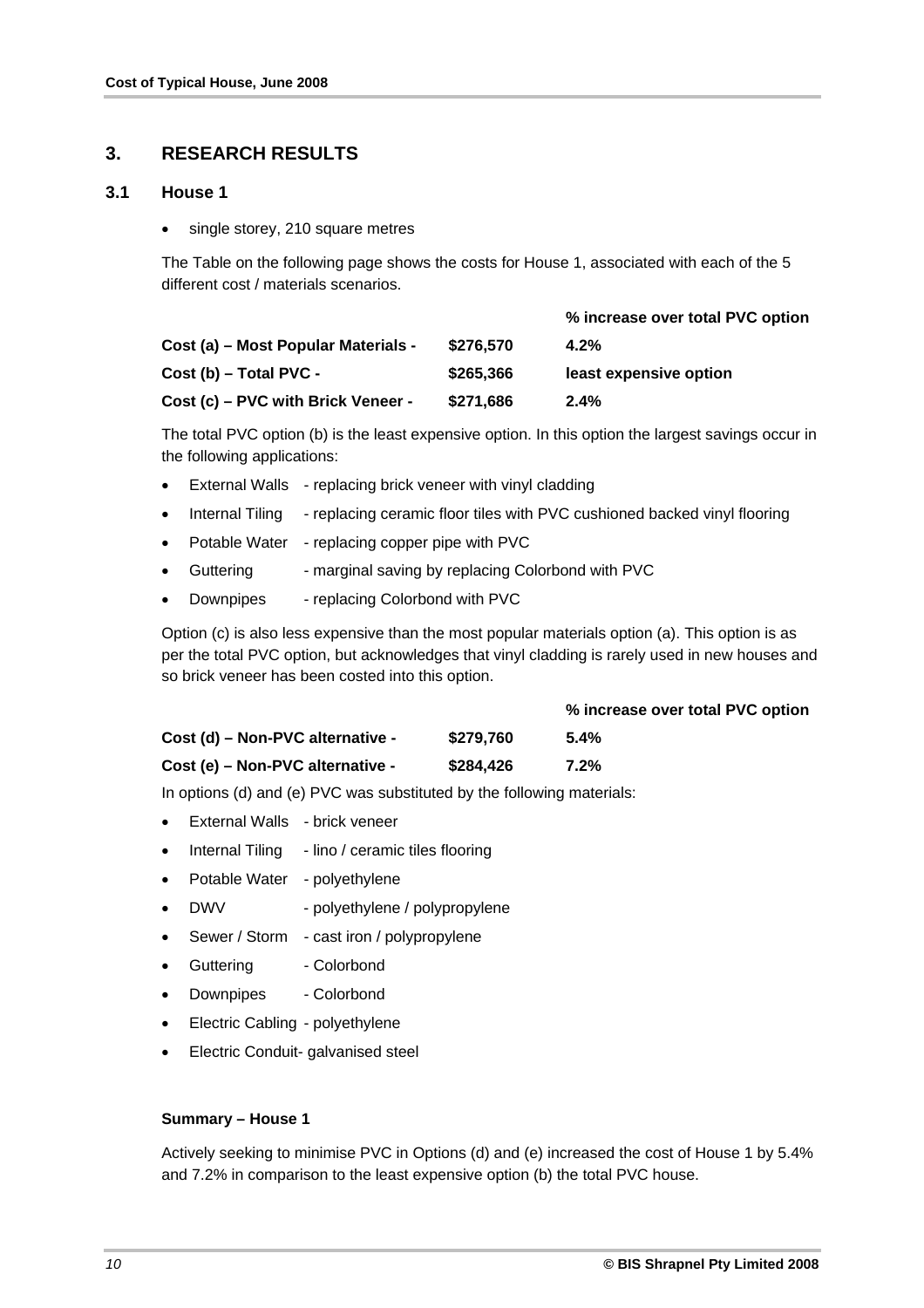| House Number 1:                         |                          |                                       |                 | a. Most Popular Material |                                    |                             | b. Total PVC Alternative                   |                              | c. Total PVC Alternative (Brick Veneer) |               |                     |                  | d. Non-PVC Alternative    |                                    |                  | e. Non-PVC Alternative                              |                         |
|-----------------------------------------|--------------------------|---------------------------------------|-----------------|--------------------------|------------------------------------|-----------------------------|--------------------------------------------|------------------------------|-----------------------------------------|---------------|---------------------|------------------|---------------------------|------------------------------------|------------------|-----------------------------------------------------|-------------------------|
|                                         | Quantity                 | š                                     | Material        | Price<br>š               | <b>Total Price</b>                 | Material                    | Price<br>š                                 | <b>Total Price</b>           | Material                                | Price<br>š    | <b>Total Price</b>  | Material         | Price<br>š                | <b>Total Price</b>                 | Material         | Price<br>š                                          | <b>Total Price</b>      |
|                                         |                          |                                       |                 | $$/$ Unit                | $\boldsymbol{\varphi}$             |                             | \$/Unit                                    | ↮                            |                                         | \$/Unit       | ↮                   |                  | \$/ Unit                  | ↮                                  |                  | $$/$ Unit                                           | $\pmb{\leftrightarrow}$ |
| Flooring-Coverings                      | 140                      | $\mathbb{S}^{\mathsf{q}}$ M           | Carpet          | 78                       | 10920                              | Nil (Carpet)                | 78                                         | 10920                        | Nil (Carpet)                            | $\approx$     | 10920               | Carpet           | 78                        | 10920                              | Carpet           | $78$                                                | 10920                   |
|                                         | $\overline{C}$           | $\mathbb{S}_{q}$ M                    | Tiles           | 108                      | 7560                               | PVC Cushion<br>Backed Vinyl | $\mathbb S^3$                              | 3710                         | PVC Cushion<br>Backed Vinyl             | 3             | 3710                | <u>S</u>         | $\overline{7}$            | 5180                               | Tiles            | 108                                                 | 7560                    |
| External Wall (ex 15%<br>Window)        | 158                      | $\mathsf{Sq}\,\mathsf{M}$             | <b>Brick</b>    | 100                      | 15800                              | Vinyl Cladding              | 60                                         | 9480                         | <b>Brick</b>                            | 100           | 15800               | <b>Brick</b>     | 100                       | 15800                              | <b>Brick</b>     | 100                                                 | 15800                   |
| Insulation - Wall                       | 158                      | $\mathbb{S} \mathsf{q} \, \mathsf{M}$ | Glasswool Batts | $\tilde{\omega}$         | 2054                               | Glasswool Batts             | $\mathrel{\mathop{\mathfrak{S}}}\nolimits$ | 2054                         | Glasswool Batts                         | $\frac{3}{2}$ | 2054                | Glasswool Batts  | $\frac{3}{2}$             | 2054                               | Polyester Batts  | 17.5                                                | 2765                    |
| Insulation - Ceiling                    | 210                      | $\frac{8}{9}$                         | Glasswool Batts | $\, \circ \,$            | 1890                               | Glasswool Batts             | $\, \circ \,$                              | 1890                         | Glasswool Batts                         | $\, \circ \,$ | 1890                | Glasswool Batts  | $\, \circ \,$             | 1890                               | Polyester Batts  | 14.5                                                | 3045                    |
| Plumbing - Potable                      | $\rm ^{30}$              | Lineal M-                             | Copper          | 45                       | 1350                               | p/C                         | $\frac{8}{2}$                              | 540                          | PVC                                     | $\frac{8}{1}$ | 540                 | Polyethylene     | $30\,$                    | 900                                | Polyethylene     | $\rm ^{30}$                                         | 900                     |
| Plumbing - DWV                          | $\mbox{ }_{\mathbf{60}}$ | Lineal M - PVC                        |                 | 57                       | 3420                               | PVC                         | 57                                         | 3420                         | PVC                                     | 57            | 3420                | Polyethylene     | 88                        | 5160                               | Polypropylene    | $^{\circ}_{8}$                                      | 5280                    |
| Plumbing - Sewerage                     | $30^{\circ}$             | Lineal M-                             | PVC             | 57                       | 1710                               | PVC                         | 57                                         | 1710                         | PVC                                     | 57            | 1710                | Cast Iron        | 100                       | 3000                               | Polypropylene    | 125                                                 | 3750                    |
| Plumbing - Storm                        | ${\tt S}$                | Lineal M-                             | <b>PVC</b>      | 57                       | 2850                               | PVC                         | 57                                         | 2850                         | PVC                                     | 57            | 2850                | Cast Iron        | 100                       | 5000                               | Polypropylene    | $\overline{5}$                                      | 4550                    |
| Guttering                               | 62                       | Lineal M                              | Colorbond       | $33\,$                   | 2046                               | PVC                         | 32                                         | 1984                         | PVC                                     | $32$          | 1984                | Colorbond        | $33\,$                    | 2046                               | Colorbond        | $33\,$                                              | 2046                    |
| Downpipes                               | $\frac{8}{3}$            | Lineal M                              | Colorbond       | 42                       | 756                                | PVC                         | 33                                         | 594                          | PVC                                     | $33\,$        | 594                 | Colorbond        | 42                        | 756                                | Colorbond        | 42                                                  | 756                     |
| Electrical - Cabling                    | 120                      | Lineal M                              | $\geq$          | $\infty$                 | 960                                | PVC                         | $\infty$                                   | 960                          | PVC                                     | $\infty$      | 960                 | Polyethylene     | $\overline{\overline{a}}$ | 1320                               | Polyethylene     | $\stackrel{\scriptstyle\smile}{\scriptstyle\smile}$ | 1320                    |
| Electrical - Conduit                    | 120                      | Lineal M                              | PVC             | 10.5                     | 1260                               | PVC                         | 10.5                                       | 1260                         | PVC                                     | 10.5          | 1260                | Galvanised Steel | 14.5                      | 1740                               | Galvanised Steel | 14.5                                                | 1740                    |
| <b>Total Cost of Variable Materials</b> |                          |                                       |                 |                          | 52,576<br>₩                        |                             |                                            | 41,372<br>↮                  |                                         |               | 47,692<br>₩         |                  |                           | 55,766<br>↮                        |                  | ↮                                                   | 60,432                  |
| <b>Total Cost of Constant Materials</b> |                          |                                       |                 |                          | 223,994<br>$\pmb{\leftrightarrow}$ |                             |                                            | 223,994<br>$\leftrightarrow$ |                                         |               | 223,994<br>$\theta$ |                  |                           | 223,994<br>$\pmb{\leftrightarrow}$ |                  | ₩                                                   | 223,994                 |
| <b>Total House Cost</b>                 |                          |                                       |                 |                          | 276,570<br>₩                       |                             |                                            | 265,366<br>$\bullet$         |                                         |               | 271,686<br>₩        |                  |                           | 279,760<br>$\pmb{\varphi}$         |                  | $\pmb{\varphi}$                                     | 284,426                 |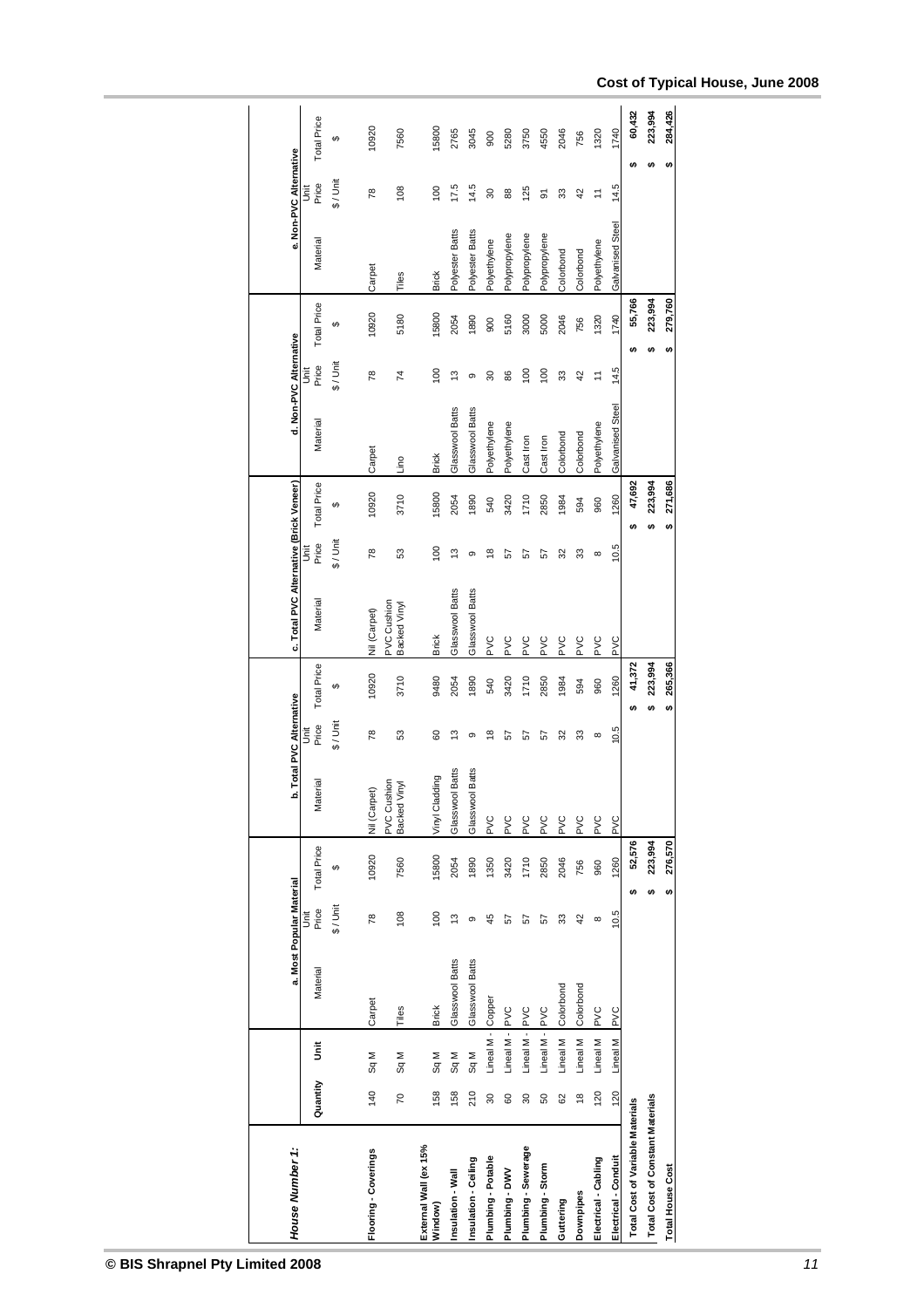#### **3.2 House 2**

double storey, 290 square metres

The Table on the following page shows the costs for House 2, associated with each of the 5 different cost / materials scenarios.

|                                     |           | % increase over total PVC option |
|-------------------------------------|-----------|----------------------------------|
| Cost (a) – Most Popular Materials - | \$381,930 | $4.6\%$                          |
| $Cost(b) - Total PVC -$             | \$365,095 | least expensive option           |
| Cost (c) – PVC with Brick Veneer -  | \$375,095 | 2.7%                             |

The total PVC option (b) is the least expensive option. In this option the largest savings occur in the following applications:

- External Walls replacing brick veneer with vinyl cladding
- Internal Tiling replacing ceramic floor tiles with PVC cushioned backed vinyl flooring
- Potable Water replacing copper pipe with PVC
- Guttering marginal saving by replacing Colorbond with PVC
- Downpipes replacing Colorbond with PVC

Option (c) is also less expensive than the most popular materials option (a). This option is as per the total PVC option, but acknowledges that vinyl cladding is rarely used in new houses and so brick veneer has been costed into this option.

|                                |           | % increase over total PVC option |
|--------------------------------|-----------|----------------------------------|
| Cost (d) – Non-PVC alternative | \$388.290 | $6.4\%$                          |
| Cost (e) – Non-PVC alternative | \$394,308 | $8.0\%$                          |

In options (d) and (e) PVC was substituted by the following materials:

- External Walls brick veneer
- Internal Tiling lino / ceramic tiles flooring
- Potable Water polyethylene
- DWV polyethylene / polypropylene
- Sewer / Storm cast iron / polypropylene
- Guttering Colorbond
- Downpipes Colorbond
- Electric Cabling polyethylene
- Electric Conduit galvanised steel

#### **Summary – House 2**

Actively seeking to minimise PVC in Options (d) and (e) increased the cost of House 1 by 6.4% and 8.0% in comparison to the least expensive option (b) the total PVC house.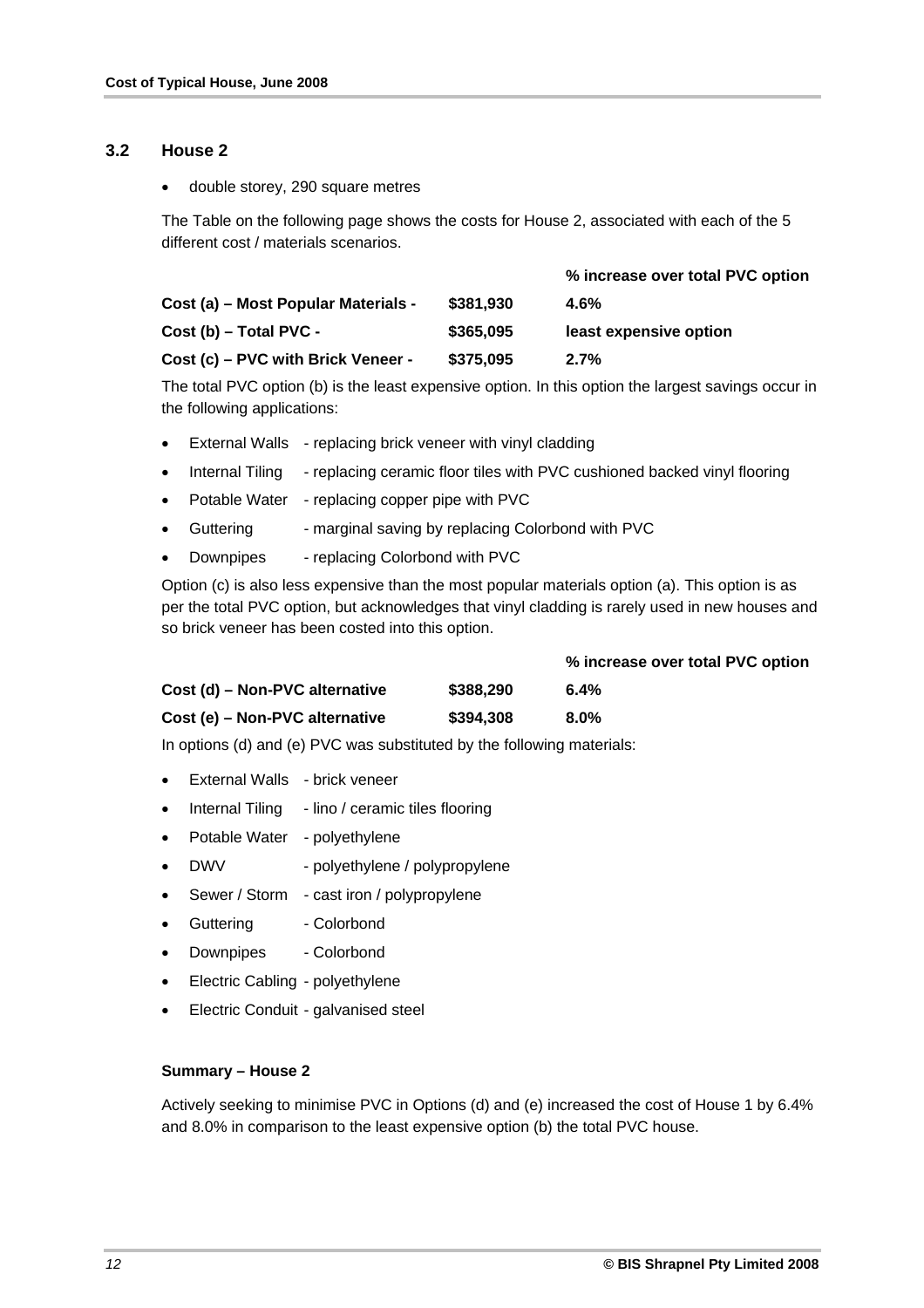| House Number 2:                         |          |                   |                 | a. Most Popular Material |                      |                             | b. PVC Alternative |                    | c. Total PVC Alternative (Brick Veneer) |                |                     | d. Non-PVC Alternative |                |                    |                  | e. Non-PVC Alternative |                    |
|-----------------------------------------|----------|-------------------|-----------------|--------------------------|----------------------|-----------------------------|--------------------|--------------------|-----------------------------------------|----------------|---------------------|------------------------|----------------|--------------------|------------------|------------------------|--------------------|
|                                         | Quantity | š                 | Material        | Price<br>š               | <b>Total Price</b>   | laterial                    | Price<br>š         | <b>Total Price</b> | Material                                | Price<br>š     | <b>Total Price</b>  | Material               | Price<br>š     | <b>Total Price</b> | Material         | Price<br>š             | <b>Total Price</b> |
|                                         |          |                   |                 | $$/$ Unit                | ↮                    |                             | \$/Unit            | ↔                  |                                         | \$/Unit        | ↔                   |                        | $$/$ Unit      | $\Theta$           |                  | $$/$ Unit              | ↔                  |
| Flooring-Coverings                      | 200      | Sq M              | Carpet          | 78                       | 15600                | Nil (Carpet)                | 78                 | 15600              | Nil (Carpet)                            | r8             | 15600               | Carpet                 | r8             | 15600              | Carpet           | 78                     | 15600              |
|                                         | 90       | Sq M              | Tiles           | 108                      | 9720                 | PVC Cushion<br>Backed Vinyl | 53                 | 4770               | PVC Cushion<br>Backed Vinyl             | 53             | 4770                | ە.<br>تا               | 74             | 6660               | Tiles            | 108                    | 9720               |
| External Wall (ex 15%<br>Window)        | 250      | Sq M              | <b>Brick</b>    | 100                      | 25000                | Vinyl Cladding              | 8                  | 15000              | <b>Brick</b>                            | $\overline{0}$ | 25000               | <b>Brick</b>           | $\overline{0}$ | 25000              | <b>Brick</b>     | 100                    | 25000              |
| Insulation - Wall                       | 250      | Sq M              | Glasswool Batts | 13                       | 3250                 | Glasswool Batts             | ≌                  | 3250               | Glasswool Batts                         | 13             | 3250                | Glasswool Batts        | 13             | 3250               | Polyester Batts  | 17.5                   | 4375               |
| Insulation - Ceiling                    | 145      | $\frac{8}{9}$     | Glasswool Batts | တ                        | 1305                 | Glasswool Batts             | თ                  | 1305               | Glasswool Batts                         | တ              | 1305                | Glasswool Batts        | თ              | 1305               | Polyester Batts  | 14.5                   | 2102.5             |
| Plumbing - Potable                      | 60       | Lineal M - Copper |                 | 45                       | 2700                 | <b>DVC</b>                  | $\frac{8}{2}$      | 1080               | PVC                                     | $\frac{8}{1}$  | 1080                | Polyethylene           | ౚ              | 1800               | Polyethylene     | 30                     | 1800               |
| Plumbing - DWV                          | 105      | Lineal M - PVC    |                 | 57                       | 5985                 | PVC                         | 57                 | 5985               | PVC                                     | 57             | 5985                | Polyethylene           | 88             | 9030               | Polypropylene    | 88                     | 9240               |
| Plumbing - Sewerage                     | 60       | Lineal M - PVC    |                 | 57                       | 3420                 | PVC                         | 57                 | 3420               | <b>DVC</b>                              | 57             | 3420                | Cast Iron              | $\overline{0}$ | 6000               | Polypropylene    | 125                    | 7500               |
| Plumbing - Storm                        | 75       | Lineal M - PVC    |                 | 57                       | 4275                 | <b>DVC</b>                  | 57                 | 4275               | <b>D/C</b>                              | 57             | 4275                | Cast Iron              | $\overline{0}$ | 7500               | Polypropylene    | $\overline{5}$         | 6825               |
| Guttering                               | 49       | Lineal M          | Colorbond       | 33                       | 1617                 | PVC                         | 32                 | 1568               | PVC                                     | 32             | 1568                | Colorbond              | 33             | 1617               | Colorbond        | 33                     | 1617               |
| Downpipes                               | 24       | Lineal M          | Colorbond       | 42                       | 1008                 | PVC                         | 33                 | 792                | <b>DVC</b>                              | 33             | 792                 | Colorbond              | a,             | 1008               | Colorbond        | 42                     | 1008               |
| Electrical - Cabling                    | 210      | Lineal M          | <b>PVC</b>      | $\infty$                 | 1680                 | PVC                         | $\infty$           | 1680               | <b>PVC</b>                              | $\infty$       | 1680                | Polyethylene           | Ξ              | 2310               | Polyethylene     | Ξ                      | 2310               |
| Electrical - Conduit                    | 210      | Lineal M          | <b>PVC</b>      | 10.5                     | 2205                 | PVC                         | 10.5               | 2205               | PVC                                     | 10.5           | 2205                | Galvanised Steel       | 14.5           | 3045               | Galvanised Steel | 14.5                   | 3045               |
| <b>Total Cost of Variable Materials</b> |          |                   |                 |                          | 77,765<br>မာ         |                             | <b>ین</b>          | 60,930             |                                         |                | 70,930<br><b>ین</b> |                        |                | 84,125             |                  |                        | 90,143             |
| <b>Total Cost of Constant Materials</b> |          |                   |                 |                          | 304,165<br><b>ین</b> |                             | မာ                 | 304,165            |                                         |                | 304,165<br>s,       |                        |                | 304,165            |                  |                        | 304,165            |
| <b>Total House Cost</b>                 |          |                   |                 |                          | 381,930<br>↮         |                             | ↮                  | 365,095            |                                         |                | 375,095<br>↮        |                        | ↮              | 388,290            |                  | ↮                      | 394,308            |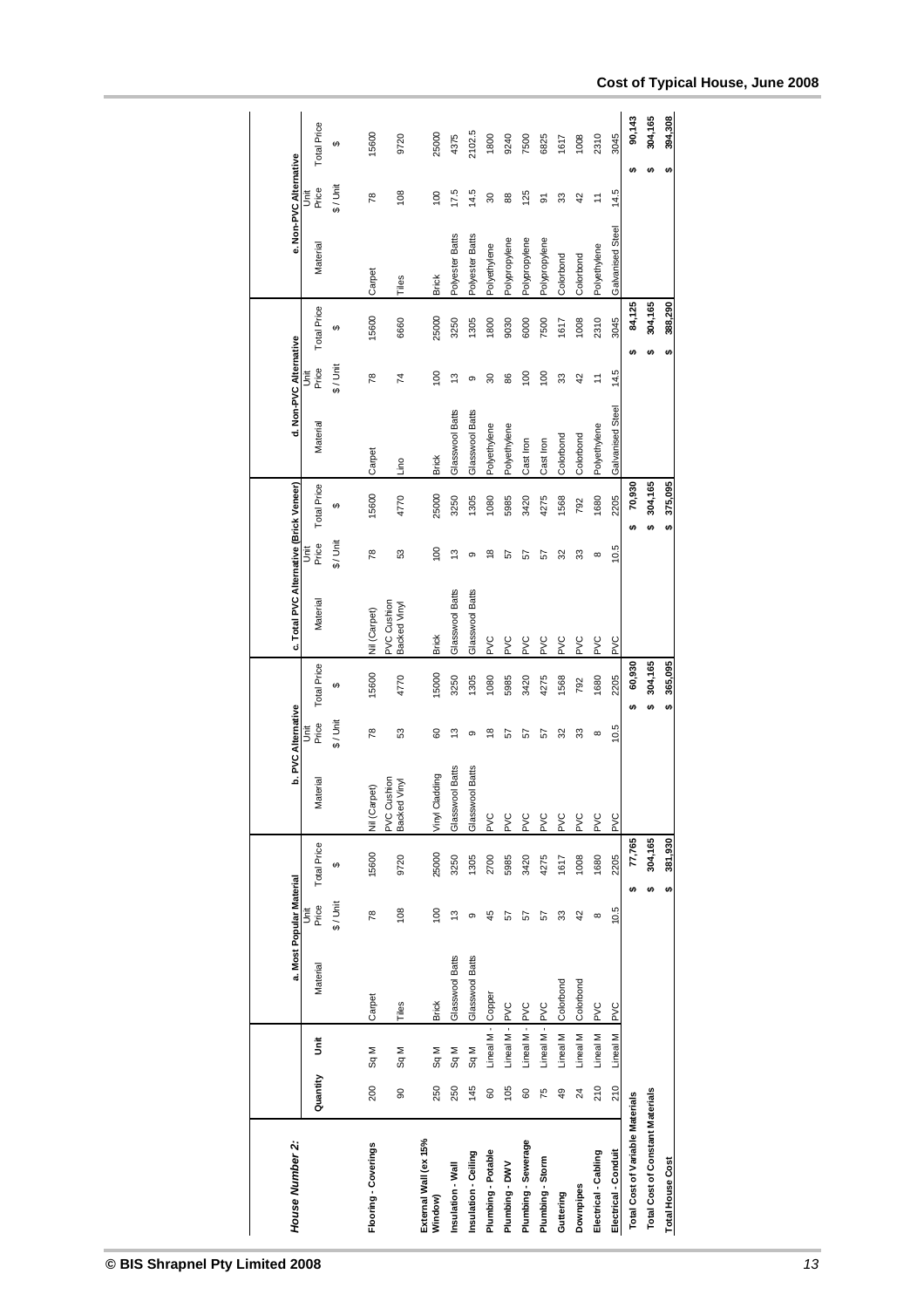#### **3.3 House 3**

double storey, 350 square metres

The Table on the following page shows the costs for House 2, associated with each of the 5 different cost / materials scenarios.

|                                     |           | % increase over total PVC option |
|-------------------------------------|-----------|----------------------------------|
| Cost (a) – Most Popular Materials - | \$460.950 | 4.3%                             |
| Cost (b) - Total PVC -              | \$441,806 | least expensive option           |
| Cost (c) – PVC with Brick Veneer -  | \$452,606 | 2.4%                             |

The total PVC option (b) is the least expensive option. In this option the largest savings occur in the following applications:

- External Walls replacing brick veneer with vinyl cladding
- Internal Tiling replacing ceramic floor tiles with PVC cushioned backed vinyl flooring
- Potable Water replacing copper pipe with PVC
- Guttering marginal saving by replacing Colorbond with PVC
- Downpipes replacing Colorbond with PVC

Option (c) is also less expensive than the most popular materials option (a). This option is as per the total PVC option, but acknowledges that vinyl cladding is rarely used in new houses and so brick veneer has been costed into this option.

|                                |           | % increase over total PVC option |
|--------------------------------|-----------|----------------------------------|
| Cost (d) – Non-PVC alternative | \$467.735 | 5.9%                             |
| Cost (e) – Non-PVC alternative | \$475.103 | 7.5%                             |

In options (d) and (e) PVC was substituted by the following materials:

- External Walls brick veneer
- Internal Tiling lino / ceramic tiles flooring
- Potable Water polyethylene
- DWV polyethylene / polypropylene
- Sewer / Storm cast iron / polypropylene
- Guttering Colorbond
- Downpipes Colorbond
- Electric Cabling- polyethylene
- Electric Conduit- galvanised steel

#### **Summary – House 3**

Actively seeking to minimise PVC in Options (d) and (e) increased the cost of House 1 by 5.9% and 7.5% in comparison to the least expensive option (b) the total PVC house.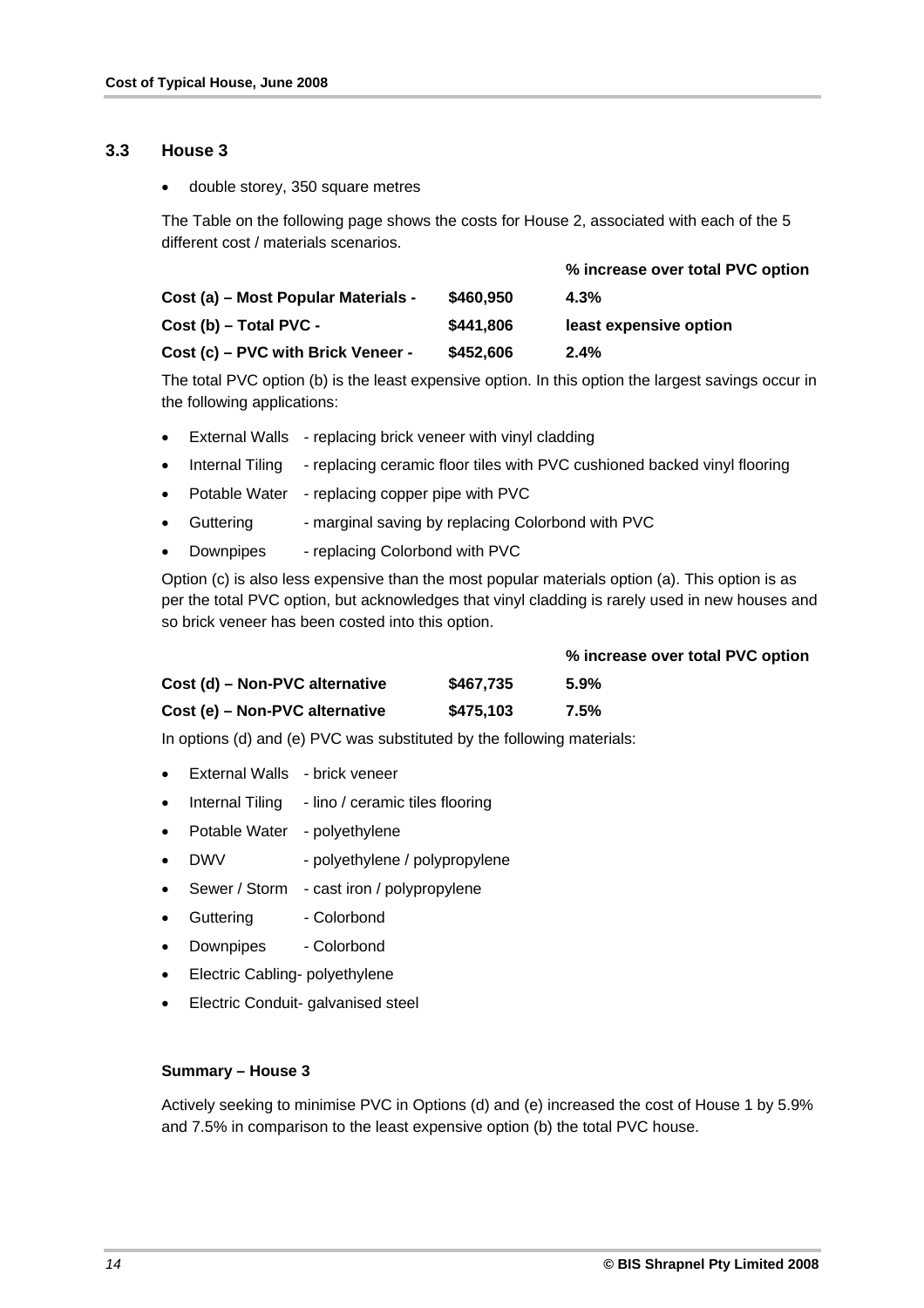| House Number 3:                         |          |                    |                 | a. Most Popular Material                   |                                    |                                    | b. PVC Alternative                         |                        | c. Total PVC Alternative (Brick Veneer) |               |                        |                  | d. Non-PVC Alternative  |                        |                  | e. Non-PVC Alternative |                      |
|-----------------------------------------|----------|--------------------|-----------------|--------------------------------------------|------------------------------------|------------------------------------|--------------------------------------------|------------------------|-----------------------------------------|---------------|------------------------|------------------|-------------------------|------------------------|------------------|------------------------|----------------------|
|                                         | Quantity | š                  | Material        | Price<br>š                                 | <b>Total Price</b>                 | Material                           | Price<br>š                                 | <b>Total Price</b>     | Material                                | Price<br>š    | <b>Total Price</b>     | Material         | Price<br>š              | <b>Total Price</b>     | Material         | Price<br>š             | <b>Total Price</b>   |
|                                         |          |                    |                 | $$/$ Unit                                  | ↔                                  |                                    | \$/Unit                                    | $\boldsymbol{\varphi}$ |                                         | \$/ Unit      | $\boldsymbol{\varphi}$ |                  | $$/$ Unit               | $\boldsymbol{\varphi}$ |                  | $$/$ Unit              | ↮                    |
| Flooring - Coverings                    | 240      | $\frac{8}{9}$      | Carpet          | $\approx$                                  | 18720                              | Nil (Carpet)                       | $\overline{78}$                            | 18720                  | Nil (Carpet)                            | 78            | 18720                  | Carpet           | $78$                    | 18720                  | Carpet           | $78$                   | 18720                |
|                                         | 110      | $\frac{8}{3}$      | Tiles           | 108                                        | 11880                              | <b>PVC Cushion</b><br>Backed Vinyl | ${\tt S3}$                                 | 5830                   | PVC Cushion<br>Backed Vinyl             | ${\tt S3}$    | 5830                   | Lino             | $\overline{7}$          | 8140                   | Tiles            | 108                    | 11880                |
| External Wall (ex 15%<br>Window)        | 270      | $\frac{8}{3}$      | <b>Brick</b>    | 100                                        | 27000                              | Vinyl Cladding                     | $\mbox{ }^\mathrm{SO}$                     | 16200                  | <b>Brick</b>                            | 100           | 27000                  | <b>Brick</b>     | 100                     | 27000                  | <b>Brick</b>     | 100                    | 27000                |
| Insulation - Wall                       | 270      | $\mathbb{S}_{q}$ M | Glasswool Batts | $\mathrel{\mathop{\mathfrak{S}}}\nolimits$ | 3510                               | Glasswool Batts                    | $\mathrel{\mathop{\mathfrak{S}}}\nolimits$ | 3510                   | Glasswool Batts                         | $\frac{3}{2}$ | 3510                   | Glasswool Batts  | $\frac{3}{2}$           | 3510                   | Polyester Batts  | 17.5                   | 4725                 |
| Insulation - Ceiling                    | 175      | $\frac{8}{3}$      | Glasswool Batts | $\circ$                                    | 1575                               | Glasswool Batts                    | $\circ$                                    | 1575                   | Glasswool Batts                         | $\circ$       | 1575                   | Glasswool Batts  | $\circ$                 | 1575                   | Polyester Batts  | 14.5                   | 2537.5               |
| Plumbing - Potable                      | 75       | Lineal M-          | <b>Copper</b>   | $\frac{4}{3}$                              | 3375                               | PVC                                | $\frac{8}{10}$                             | 1350                   | PVC                                     | $\frac{8}{2}$ | 1350                   | Polyethylene     | $30\,$                  | 2250                   | Polyethylene     | $\rm 30$               | 2250                 |
| Plumbing - DWV                          | 125      | Lineal M -         | PVC             | 57                                         | 7125                               | PVC                                | 57                                         | 7125                   | PVC                                     | 57            | 7125                   | Polyethylene     | 86                      | 10750                  | Polypropylene    | $_{88}$                | 11000                |
| Plumbing - Sewerage                     | 75       | Lineal M-          | PVC             | 57                                         | 4275                               | PVC                                | 57                                         | 4275                   | PVC                                     | 57            | 4275                   | Cast Iron        | $\overline{100}$        | 7500                   | Polypropylene    | 125                    | 9375                 |
| Plumbing - Storm                        | 75       | Lineal M-          | PVC             | 57                                         | 4275                               | PVC                                | 57                                         | 4275                   | PVC                                     | 57            | 4275                   | Cast Iron        | 100                     | 7500                   | Polypropylene    | $\overline{5}$         | 6825                 |
| Guttering                               | $53\,$   | Lineal M           | Colorbond       | $33\,$                                     | 1749                               | PVC                                | 32                                         | 1696                   | PVC                                     | 32            | 1696                   | Colorbond        | $33\,$                  | 1749                   | Colorbond        | $33\,$                 | 1749                 |
| Downpipes                               | 24       | Lineal M           | Colorbond       | 42                                         | 1008                               | PVC                                | 33                                         | 792                    | PVC                                     | 33            | 792                    | Colorbond        | 42                      | 1008                   | Colorbond        | 42                     | 1008                 |
| Electrical - Cabling                    | 225      | Lineal M           | PVC             | $\infty$                                   | 1800                               | PVC                                | $\infty$                                   | 1800                   | PVC                                     | $\infty$      | 1800                   | Polyethylene     | $\overleftarrow{\cdot}$ | 2475                   | Polyethylene     | 1                      | 2475                 |
| Electrical - Conduit                    | 225      | Lineal M           | PVC             | $\dot{\mathbf{Q}}$                         | 2362.5                             | PVC                                | 10.5                                       | 2362.5                 | PVC                                     | 10.5          | 2362.5                 | Galvanised Steel | 14.5                    | 3262.5                 | Galvanised Steel | $\overline{4}$         | 3262.5               |
| <b>Total Cost of Variable Materials</b> |          |                    |                 |                                            | 88,655<br>↮                        |                                    |                                            | 69,511<br>↮            |                                         |               | 80,311<br>↔            |                  |                         | 95,440<br>↮            |                  |                        | 102,807<br>↮         |
| <b>Total Cost of Constant Materials</b> |          |                    |                 |                                            | 372,296<br>$\pmb{\leftrightarrow}$ |                                    |                                            | 372,296<br>$\theta$    |                                         |               | 372,296<br>$\theta$    |                  |                         | 372,296<br>$\theta$    |                  |                        | 372,296<br>$\bullet$ |
| <b>Total House Cost</b>                 |          |                    |                 |                                            | 460,950<br>₩                       |                                    |                                            | 441,806<br>₩           |                                         |               | 452,606<br>↮           |                  |                         | 467,735<br>₩           |                  |                        | 475,103<br>₩         |